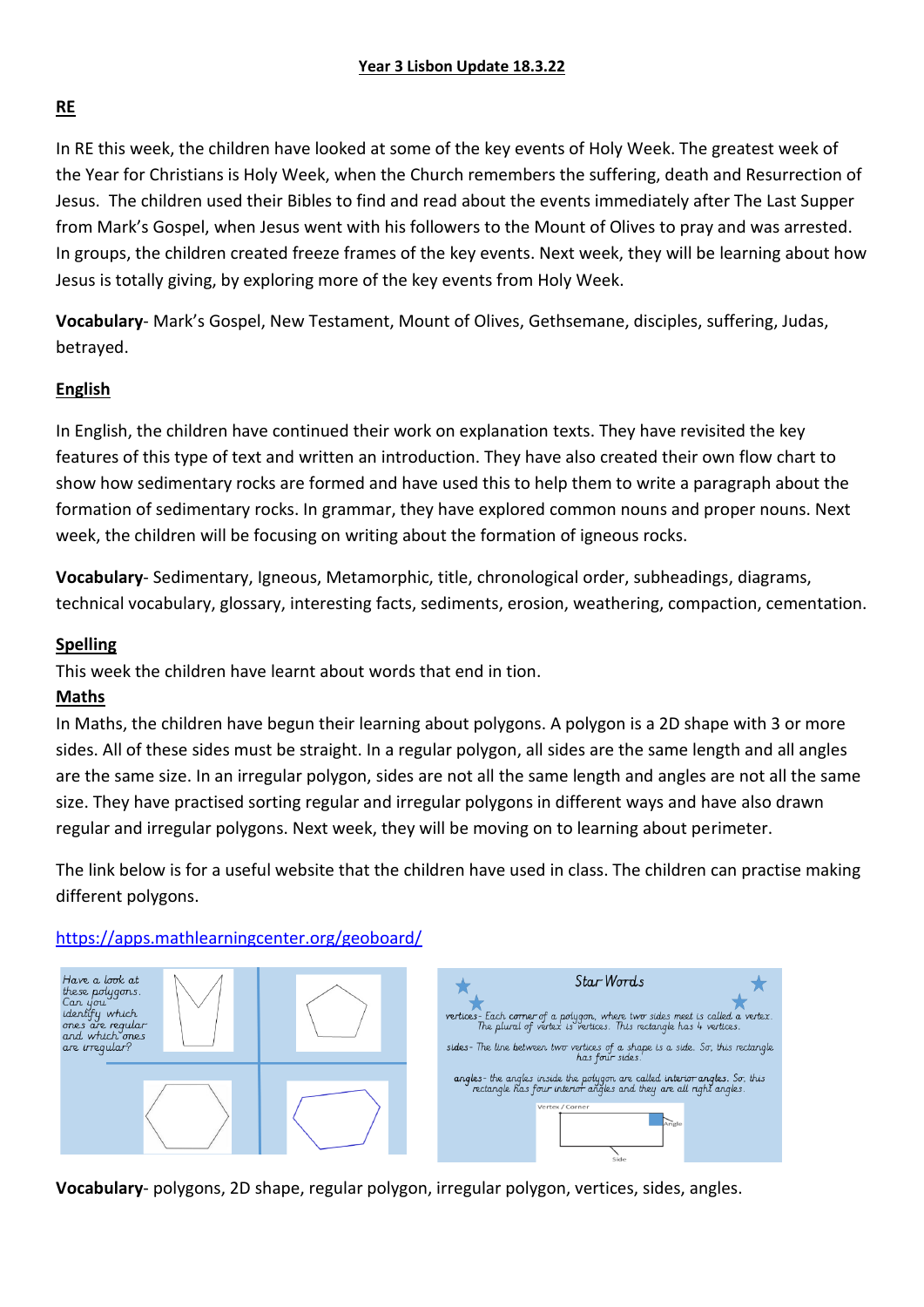Next week is Neurodiversity Celebration Week. Neurodiversity Celebration Week is a worldwide initiative that challenges stereotypes and misconceptions about neurological differences. Please see the link below for further information.

<https://www.neurodiversityweek.com/>



### **Electric Umbrella**

The children were very lucky to watch a wonderful live performance from the band Electric Umbrella yesterday morning. Electric Umbrella create live, interactive music experiences for people with learning disabilities. Please see the link below for information about the band and to watch and listen to some of their music.

[https://www.electricumbrella.co.uk/about\\_us](https://www.electricumbrella.co.uk/about_us)

## **Homework**

This week the children have been given an English activity to complete on common nouns and proper nouns. Please see Microsoft Teams for further information.

## **Diary dates**

**Tuesday 22nd March**- World Unite Day- Children to wear national colours/costumes to school. **Monday 28th March**- Year 3 Lisbon performance for parents of Jonah and the Whale- 2pm. You will have all received a ticket for the show, which admits two people.

**Friday 1st April**- Pyjama day- £1 donation for school fundraising. **End of term- 2.30pm finish.**

## **Messages**

- Please send in your child's costume for the Year 3 and 4 performance by **Monday 21st March.** A reminder that they will need a plain blue top (any shade of blue) and a pair of blue jeans/trousers. Please see the note that was sent home earlier in the week for further details.
- Could you please check that all uniform is clearly labelled with your child's name and that your child has all of the correct school equipment, which also needs to be labelled.
- A reminder to please order school lunches in advance.
- As the weather is now getting colder, can you please ensure that your child has a pair of **light grey jogging bottoms** for outdoor games in their PE kit. Please label these with your child's name.
- The children have been reminded about having 'spares' in school to play games on the field at lunchtime, e.g. tracksuit bottoms. These need to be brought into school in a plastic bag.
- A reminder that **no earrings** should be worn in school and long hair needs to be tied up.

Thank you, Have a great weekend, Laura  $\odot$